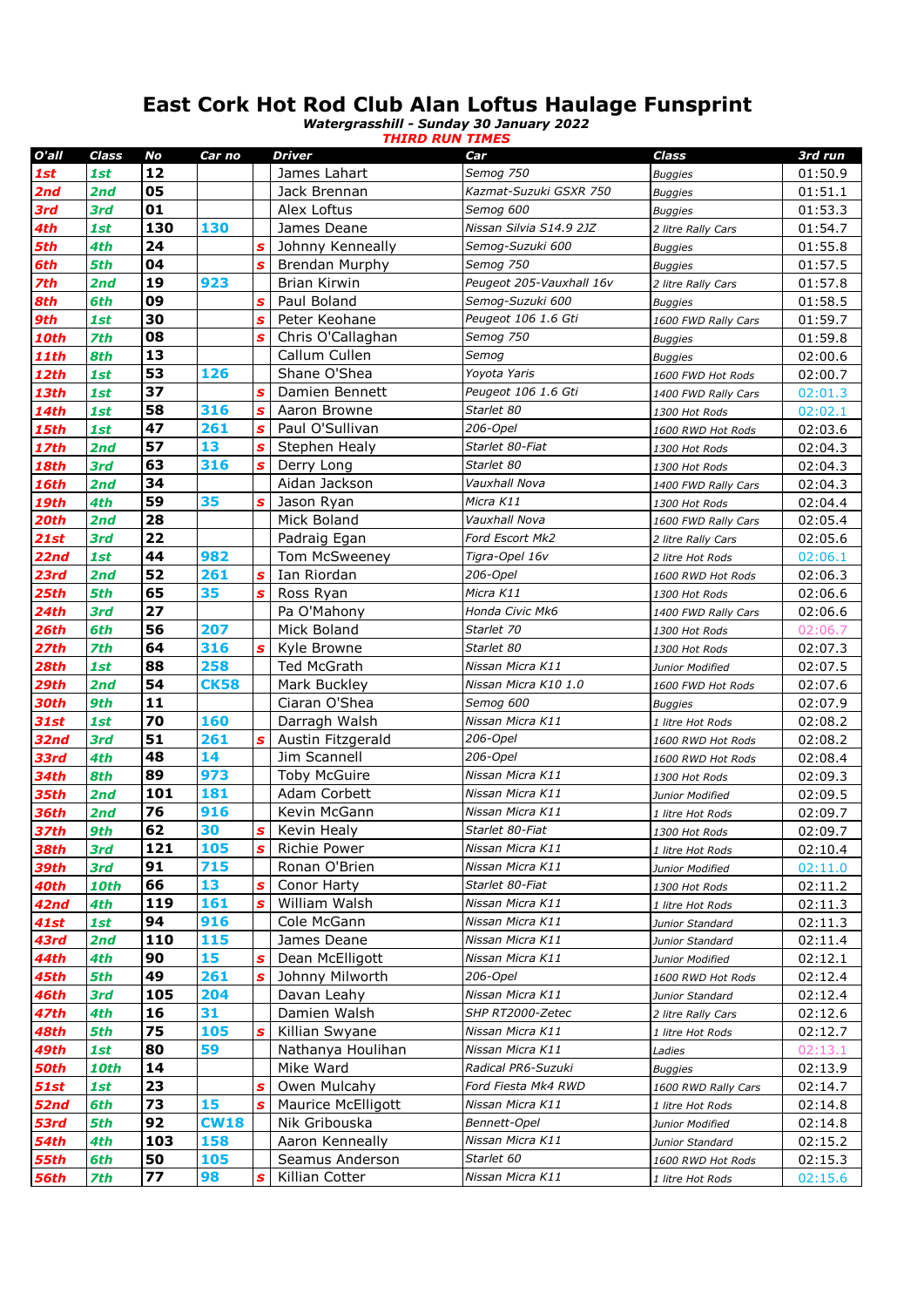## **East Cork Hot Rod Club Alan Loftus Haulage Funsprint**

*Watergrasshill - Sunday 30 January 2022*

|              |             |     |             |                           | <b>THIRD RUN TIMES</b>                  |                        |                     |            |
|--------------|-------------|-----|-------------|---------------------------|-----------------------------------------|------------------------|---------------------|------------|
| O'all        | Class       | No  | Car no      |                           | Driver                                  | Car                    | Class               | 3rd run    |
| 57th         | 3rd         | 38  |             |                           | Tommy Moloney O'Connell Honda Civic Mk6 |                        | 1600 FWD Rally Cars | 02:15.7    |
| 58th         | 8th         | 71  | 52          |                           | Joey Dilworth                           | Nissan Micra K11       | 1 litre Hot Rods    | 02:16.2    |
| 59th         | 4th         | 126 |             |                           | Joey Lyons                              | Ford Fiesta Mk5        | 1400 FWD Rally Cars | 02:16.2    |
| 60th         | 4th         | 127 | 174         |                           | James Sinnott                           | Opel Corsa B           | 1600 FWD Rally Cars | 02:16.3    |
| 61st         | 1st         | 87  | 207         |                           | Charlie McNamara                        | <b>BMW Mini</b>        | <b>Stocks</b>       | 02:16.3    |
| 62nd         | 2nd         | 104 | 967         |                           | Callum O'Shea                           | Mazda 323F             | <b>Stocks</b>       | 02:16.6    |
| 63rd         | 2nd         | 79  |             |                           | Jenna Morahan                           | Nissan Sunny           | Ladies              | 02:17.1    |
| 64th         | 2nd         | 26  |             | S                         | Evan Mulcahy                            | Ford Fiesta Mk4 RWD    | 1600 RWD Rally Cars | 02:18.2    |
| 65th         | 5th         | 20  |             |                           | Henry Jennings                          | Vauxhall Nova          | 1400 FWD Rally Cars | 02:18.6    |
| 67th         | 9th         | 74  | 98          | $\boldsymbol{s}$          | TJ Cotter                               | Nissan Micra K11       | 1 litre Hot Rods    | 02:19.1    |
| <b>66th</b>  | 5th         | 108 | 531         |                           | Ger Hartigan                            | Nissan Micra K11       | Junior Standard     | 02:19.1    |
| 68th         | 3rd         | 84  | 12          |                           | Elaine Kirwin                           | Toyota Starlet 90 1300 | Ladies              | 02:19.1    |
| 69th         | 6th         | 96  | 443         |                           | Luke Buttimer                           | Nissan Micra K11       | Junior Standard     | 02:19.4    |
| 70th         | 5th         | 43  |             | s                         | Kenith Fuller                           | Peugeot 205 Gti        | 1600 FWD Rally Cars | 02:20.3    |
| <b>71st</b>  | 7th         | 99  | 128         |                           | <b>Tommy Cronin</b>                     | Nissan Micra K11       | Junior Standard     | 02:20.7    |
| 72nd         | 8th         | 100 | 30          |                           | Aoife Healy                             | Nissan Micra K11       | Junior Standard     | 02:21.0    |
| 73rd         | 9th         | 95  | 48          |                           | Mark Ryan                               | Nissan Micra K11       | Junior Standard     | 02:21.2    |
| 74th         | <b>10th</b> | 72  | 8           |                           | Nicky O'Leary                           | Nissan Micra K10       | 1 litre Hot Rods    | 02:21.3    |
| 75th         | <b>10th</b> | 120 | 384         |                           | Tomas White                             | Nissan Micra K11       | Junior Standard     | 02:22.3    |
| 76th         | <b>11th</b> | 15  |             |                           | Ray O'Farrell                           | Raptor-Fireblade       | <b>Buggies</b>      | 02:22.7    |
| 77th         | <b>11th</b> | 114 | 252         | s                         | Harry Ellis                             | Nissan Micra K11       | Junior Standard     | 02:22.8    |
| 78th         | <b>12th</b> | 109 | 921         |                           | James Corbett                           | Nissan Micra K11       | Junior Standard     | 02:23.2    |
| 79th         | 3rd         | 85  | 152         |                           | Joe Dilworth                            | Ford Focus 1600        | <b>Stocks</b>       | 02:24.4    |
| 80th         | <b>11th</b> | 69  | 30          | $\mathbf{s}$              | Darragh Healy                           | Starlet 80-Fiat        | 1300 Hot Rods       | 02:24.9    |
| <b>81st</b>  | 13th        | 98  | 616         |                           | Ronan Sisk                              | Nissan Micra K11       | Junior Standard     | 02:25.6    |
| 82nd         | 6th         | 107 | 15          |                           | Nathan Graham                           | Nissan Micra K11       | Junior Modified     | 02:25.9    |
| 83rd         | 5th         | 21  |             |                           | Conor Falvey                            | Nissan Silvia S15 2JZ  | 2 litre Rally Cars  | 02:26.8    |
| 84th         | <b>14th</b> | 102 | 116         |                           | Daryl Deane                             | Nissan Micra K11       | Junior Standard     | 02:26.8    |
| 85th         | <b>12th</b> | 67  | 205         |                           | Jimmy Boland                            | <b>Fiat Seicento</b>   | 1300 Hot Rods       | 02:28.3    |
| <b>87th</b>  | <b>15th</b> | 97  | 525         |                           | Luke O'Connell                          | Nissan Micra K11       | Junior Standard     | 02:28.4    |
| <b>86th</b>  | 4th         | 82  | 65          |                           | Teresa Boland                           | Ford Fiesta Mk5        | Ladies              | 02:28.4    |
| <b>88th</b>  | <b>16th</b> | 112 | 252         | $\boldsymbol{s}$          | Daniel Fitzgerald                       | Nissan Micra K11       | Junior Standard     | 02:29.1    |
| <b>89th</b>  | 6th         | 123 |             | S                         | <b>Ricky Mullane</b>                    | Vauxhall Nova          | 1400 FWD Rally Cars | 02:30.6    |
| 90th         | <b>17th</b> | 113 | 150         |                           | Jack Roche                              | Nissan Micra K11 4 dr  | Junior Standard     | 02:31.0    |
| <b>91st</b>  | 6th         | 42  |             |                           | Patrick Croke                           | Citroen C2 R2          | 1600 FWD Rally Cars | 02:31.8    |
| <b>92nd</b>  | <b>18th</b> | 111 | 225         |                           | Conor Burke                             | Nissan Micra K11       | Junior Standard     | 02:34.0    |
| 93rd         | 5th         | 83  | 122         |                           | Chloe Anderson                          | Toyota Starlet 70      | Ladies              | 02:35.2    |
| <b>94th</b>  | <b>7th</b>  | 32  |             | S                         | Evan Crowley                            | Vauxhall Nova          | 1400 FWD Rally Cars | 02:35.3    |
| <b>95th</b>  | <b>13th</b> | 61  | 398         |                           | Jamie Scannell                          | Starlet 80             | 1300 Hot Rods       | 02:36.2    |
| <b>96th</b>  | <b>19th</b> | 117 | 33          |                           | Sean Ryan                               | Nissan Micra K11       | Junior Standard     | 02:41.8    |
| <b>97th</b>  | 20th        | 124 | 53          |                           | Dean Deasy                              | Nissan Micra K11       | Junior Standard     | 02:46.2    |
| <b>98th</b>  | 21st        | 116 | 212         |                           | <b>Emily Sisk</b>                       | Nissan Micra K11       | Junior Standard     | 03:00.2    |
| <b>99th</b>  | <b>7th</b>  | 40  |             | S                         | Pat Casey                               | Peugeot 205 Gti        | 1600 FWD Rally Cars | No time    |
| <b>100th</b> | 6th         | 78  | 62          |                           | Catherine Walsh                         | Nissan Micra K11 1300  | Ladies              | <b>DNF</b> |
| <b>101st</b> | <b>12th</b> | 03  |             |                           | Caine Kiely                             | Semog 750              | <b>Buggies</b>      | <b>DNS</b> |
| <b>102nd</b> | <b>14th</b> | 60  | 317         |                           | Alan Darcy                              | Starlet 70-Suzuki      | 1300 Hot Rods       | <b>DNS</b> |
| 103rd        | <b>13th</b> | 06  |             | S                         | Conor Shanahan                          | Semog 750              | <b>Buggies</b>      | <b>DNS</b> |
| <b>104th</b> | <b>11th</b> | 122 | 416         |                           | Shane Hickey                            | Nissan Micra K11       | 1 litre Hot Rods    | <b>DNS</b> |
|              | 22nd        | 106 | 155         |                           | <b>Brian Scannell</b>                   | Nissan Micra K11       |                     | <b>DNS</b> |
| 105th        | 2nd         | 46  | 470         |                           | Luke O'Donovan                          | Corsa-Zetec            | Junior Standard     | <b>DNS</b> |
| 106th        |             | 18  | 161         | $\boldsymbol{\mathsf{s}}$ | Cian Walsh                              | Nissan Micra K11       | 2 litre Hot Rods    |            |
| 107th        | <b>12th</b> | 93  | <b>MA24</b> |                           | Darragh Kenny                           | Berrisford-Opel        | 1 litre Hot Rods    | <b>DNS</b> |
| 108th        | 7th         |     |             |                           |                                         | Nissan Micra K11       | Junior Modified     | <b>DNS</b> |
| 109th        | 23rd        | 115 | 126         |                           | Sherise O'Shea                          |                        | Junior Standard     | <b>DNS</b> |

*s = shared car*